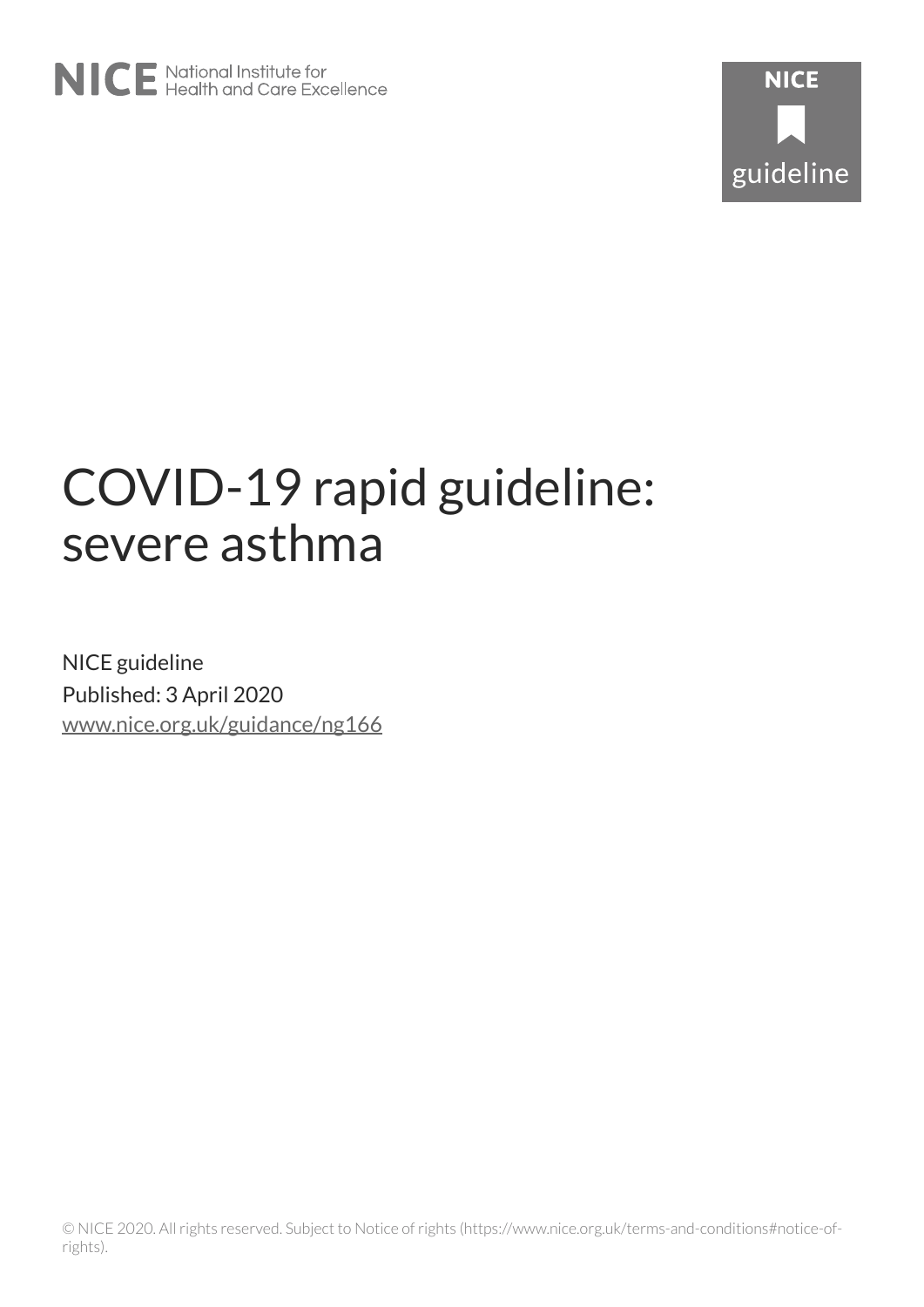# Your responsibility

The recommendations in this guideline represent the view of NICE, arrived at after careful consideration of the evidence available. When exercising their judgement, professionals and practitioners are expected to take this guideline fully into account, alongside the individual needs, preferences and values of their patients or the people using their service. It is not mandatory to apply the recommendations, and the guideline does not override the responsibility to make decisions appropriate to the circumstances of the individual, in consultation with them and their families and carers or guardian.

Local commissioners and providers of healthcare have a responsibility to enable the guideline to be applied when individual professionals and people using services wish to use it. They should do so in the context of local and national priorities for funding and developing services, and in light of their duties to have due regard to the need to eliminate unlawful discrimination, to advance equality of opportunity and to reduce health inequalities. Nothing in this guideline should be interpreted in a way that would be inconsistent with complying with those duties.

Commissioners and providers have a responsibility to promote an environmentally sustainable health and care system and should [assess and reduce the environmental impact of implementing](https://www.nice.org.uk/about/who-we-are/sustainability)  [NICE recommendations](https://www.nice.org.uk/about/who-we-are/sustainability) wherever possible.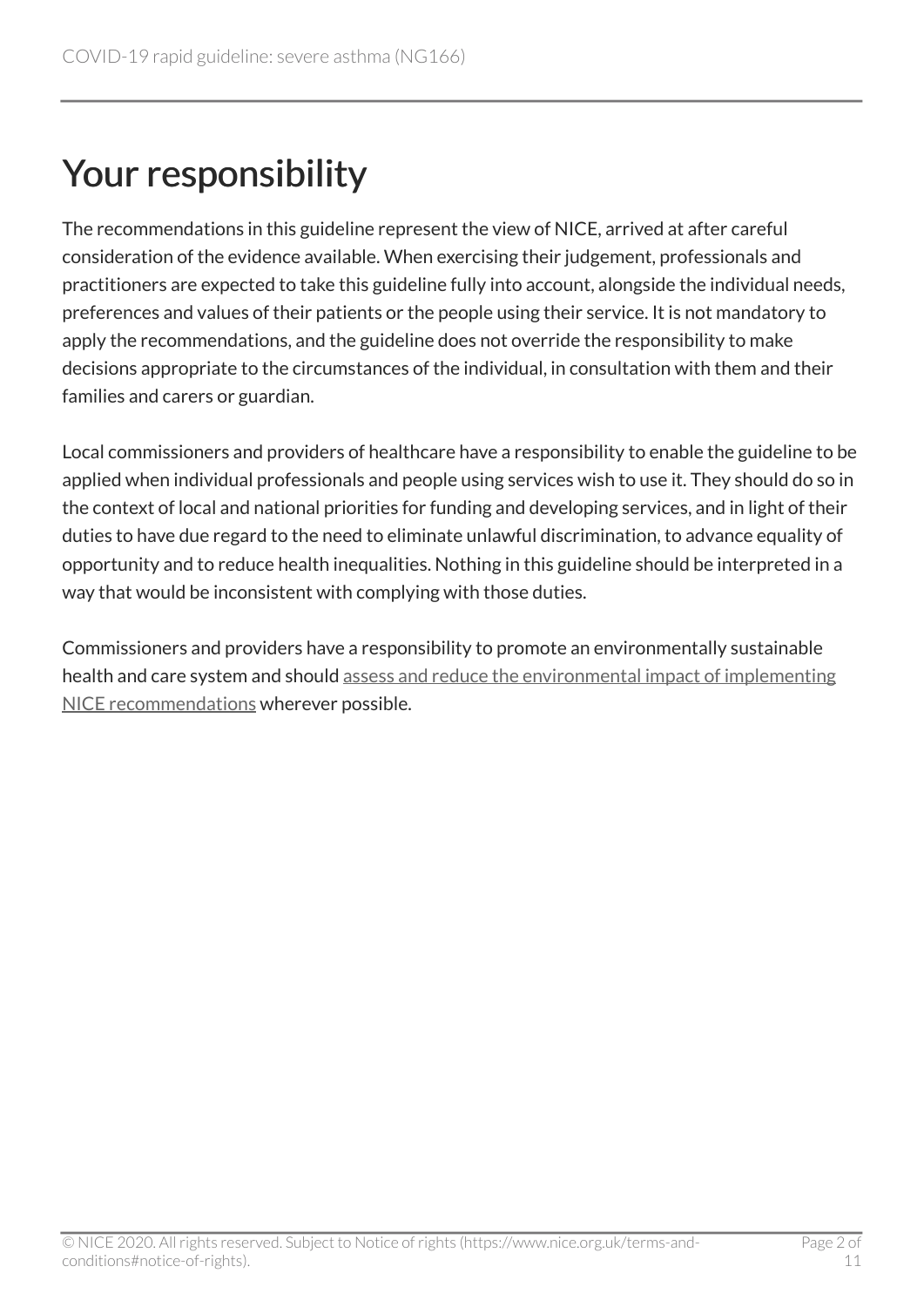# **Contents**

| $\overline{4}$ |
|----------------|
|                |
|                |
| 8              |
| 8              |
| 8 <sup>8</sup> |
| 9              |
| 10             |
| 11             |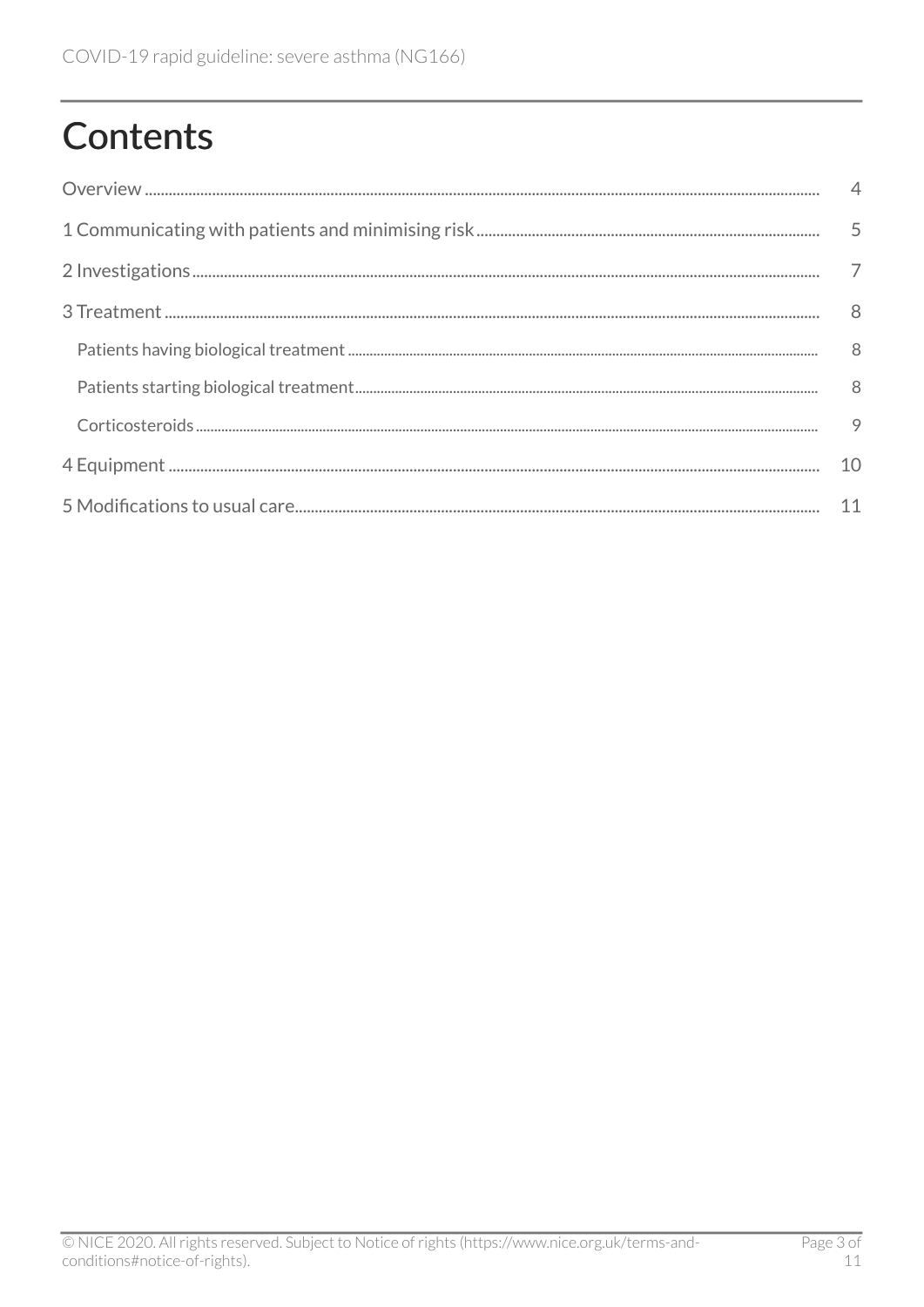### <span id="page-3-0"></span>**Overview**

The purpose of this guideline is to maximise the safety of adults and children with severe asthma during the COVID-19 pandemic, while protecting staff from infection. It will also enable services to make the best use of NHS resources.

This guideline is for:

- health and care practitioners
- health and care staff involved in planning and delivering services
- commissioners.

The recommendations bring together:

- existing national and international guidance and policies
- advice from specialists working in the NHS from across the UK. These include people with expertise and experience of treating patients for the specific health conditions covered by the guidance during the current COVID-19 pandemic.

NICE has developed these recommendations in direct response to the rapidly evolving situation and so could not follow the standard process for guidance development. The guideline has been developed using the [interim process and methods for developing rapid guidelines on COVID-19](https://www.nice.org.uk/process/pmg35). The recommendations are based on evidence and expert opinion and have been verified as far as possible. We will review and update the recommendations as the knowledge base and expert experience develops.

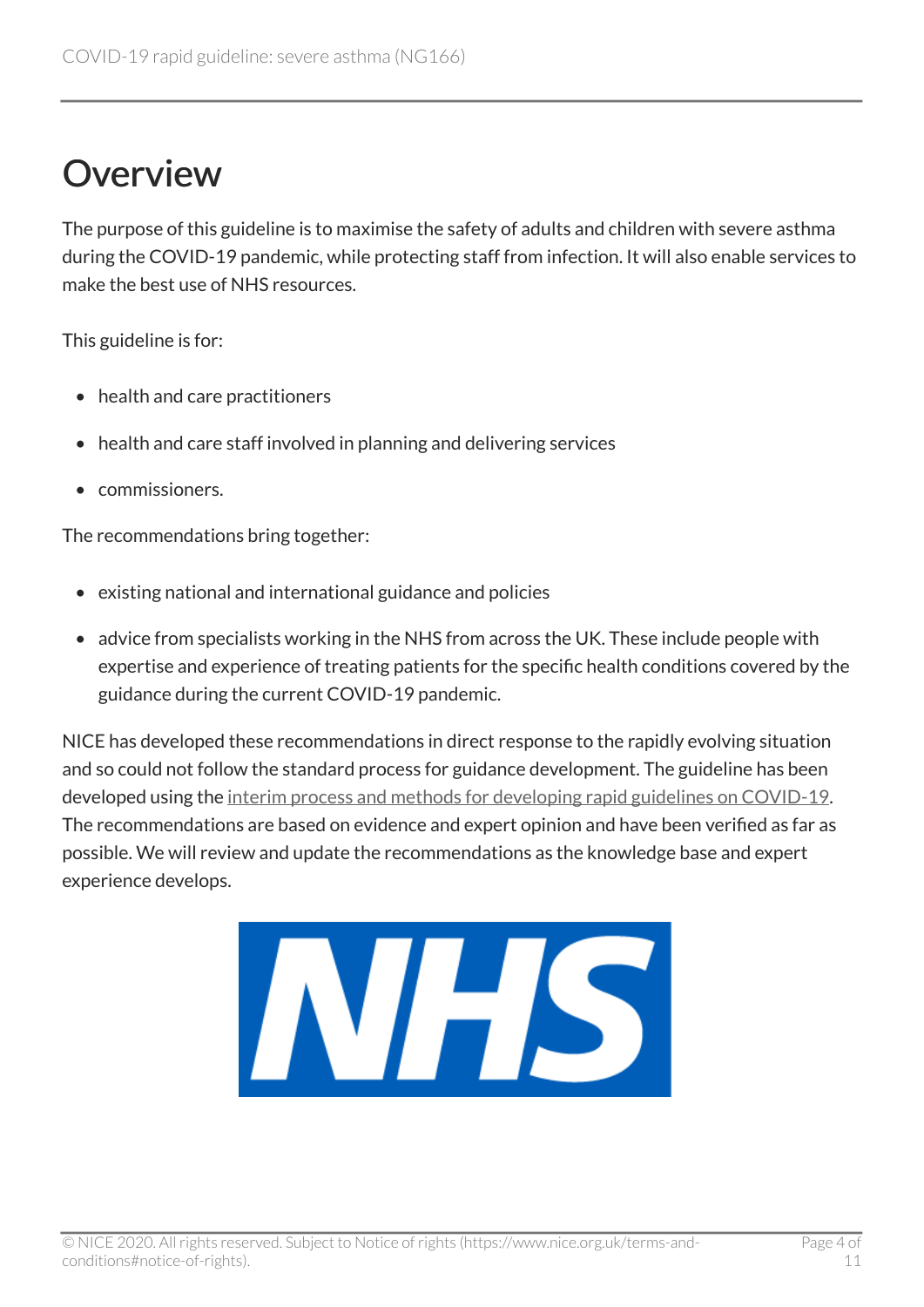## <span id="page-4-0"></span>1 Communicating with patients and minimising risk

- 1.1 Communicate with patients, their families and carers, and support their mental wellbeing, signposting to charities (such as the [British Thoracic Society](https://www.brit-thoracic.org.uk/), [Asthma](https://www.asthma.org.uk/) [UK](https://www.asthma.org.uk/), and the [British Lung Foundation](https://www.blf.org.uk/)) to help alleviate any anxiety and fear they may have about COVID-19.
- 1.2 Be aware that severe asthma is defined by the European Respiratory Society and American Thoracic Society as asthma that requires treatment with highdose inhaled corticosteroids (see [inhaled corticosteroid doses for NICE's](https://www.nice.org.uk/guidance/ng80/resources/inhaled-corticosteroid-doses-pdf-4731528781) [asthma guideline\)](https://www.nice.org.uk/guidance/ng80/resources/inhaled-corticosteroid-doses-pdf-4731528781) plus a second controller (and/or systemic corticosteroids) to prevent it from becoming 'uncontrolled', or which remains 'uncontrolled' despite this therapy.
- 1.3 Some patients with severe asthma will have received a letter telling them they are at high risk of severe illness from COVID-19. Tell them, or their parent or carer, to follow the advice on shielding in [UK government advice on shielding](https://www.gov.uk/government/publications/guidance-on-shielding-and-protecting-extremely-vulnerable-persons-from-covid-19) [and protecting people defined on medical grounds as extremely vulnerable to](https://www.gov.uk/government/publications/guidance-on-shielding-and-protecting-extremely-vulnerable-persons-from-covid-19)  [COVID-19.](https://www.gov.uk/government/publications/guidance-on-shielding-and-protecting-extremely-vulnerable-persons-from-covid-19)
- 1.4 Tell all patients, or their parent or carer, to continue taking their regular medicines in line with their personalised asthma action plan. This includes those with COVID-19, or suspected of having it. This is because it's important that they make sure their asthma is as stable as possible. Ensure their action plan is up to date.
- 1.5 Minimise face-to-face contact by:
	- offering telephone, video or email consultations whenever possible
	- cutting non-essential face-to-face appointments
	- contacting patients by text message or email
	- using alternative ways to deliver prescriptions and medicines, such as postal services, NHS volunteers, or drive through pick-up points.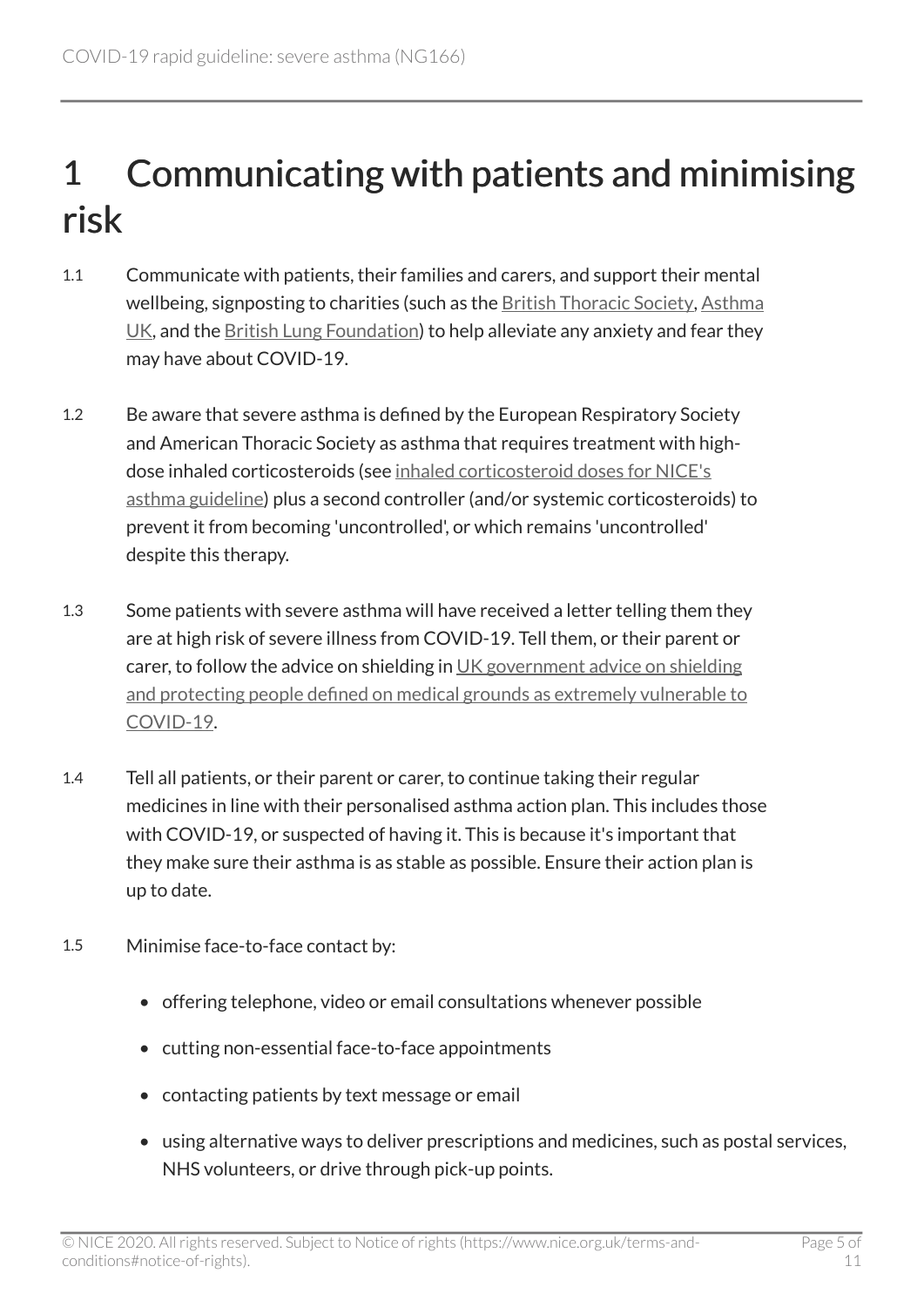- 1.6 If patients are having a face-to-face appointment, on the day of the appointment first screen them by telephone to make sure they have not developed symptoms of COVID-19.
- 1.7 Ask patients to attend appointments with no more than 1 family member or carer, or alone if they can, to reduce the risk of contracting or spreading the infection. If the patient is a child, ask that only 1 adult accompanies them.
- 1.8 Minimise time in the waiting area by:
	- careful scheduling
	- encouraging patients not to arrive early
	- texting patients when you are ready to see them, so that they can wait in their car, for example.
- 1.9 When patients with known or suspected COVID-19 have been identified, follow appropriate [UK government guidance on COVID-19: infection prevention and](https://www.gov.uk/government/publications/wuhan-novel-coronavirus-infection-prevention-and-control) [control](https://www.gov.uk/government/publications/wuhan-novel-coronavirus-infection-prevention-and-control). This includes recommendations on using personal protective equipment (PPE), patient transfers, transport and options for outpatient settings.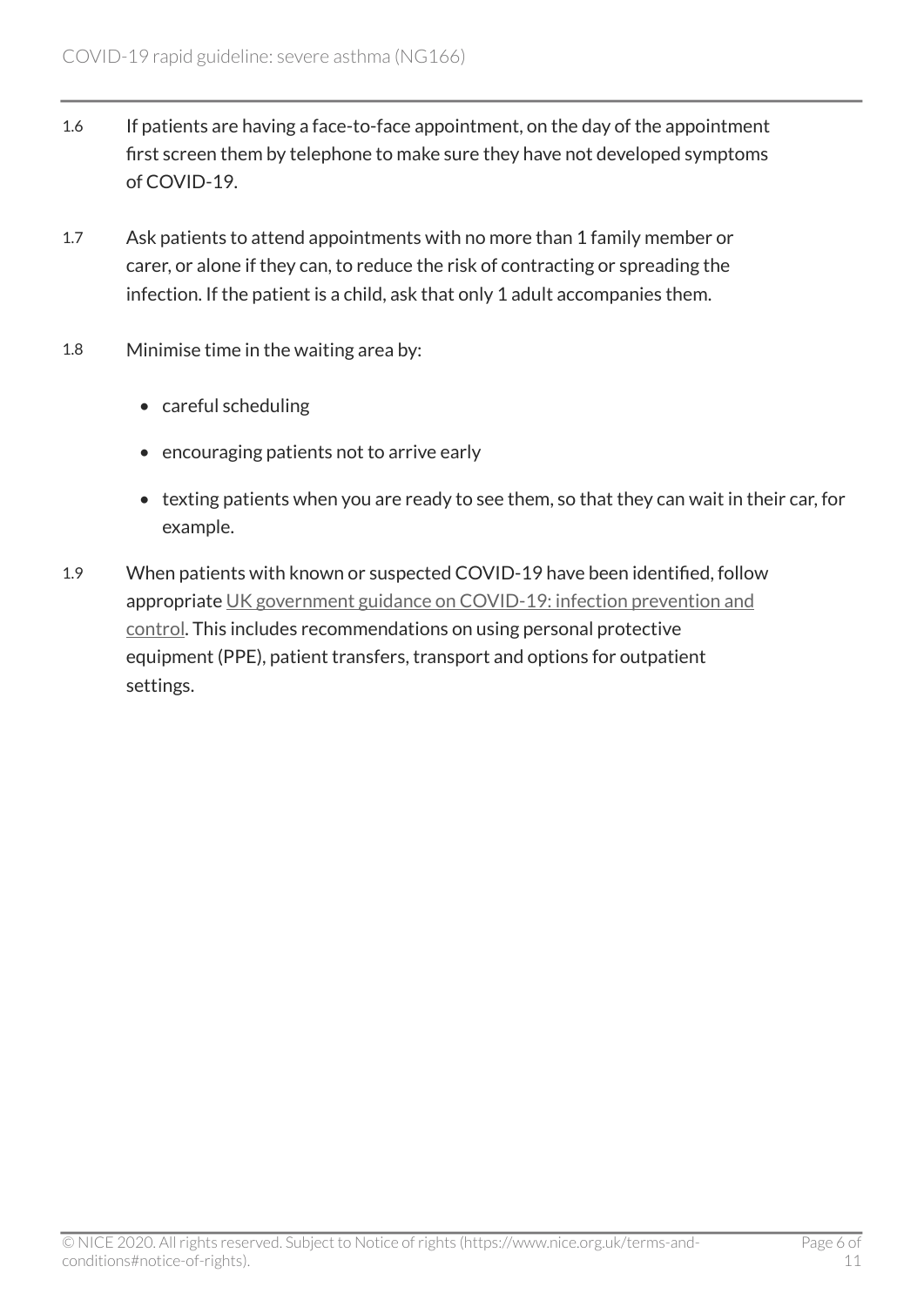## <span id="page-6-0"></span>2 Investigations

2.1 Only carry out bronchoscopy and most pulmonary function tests for urgent cases and if the results will have a direct impact on patient care, because these tests have the potential to spread COVID-19. Find out more from NHS [England's clinical guide for the management of respiratory patients during the](https://www.england.nhs.uk/coronavirus/wp-content/uploads/sites/52/2020/03/C0063-Specialty-guide-_Respiratory-and-Coronavirus-_v1_26-March.pdf) [coronavirus pandemic.](https://www.england.nhs.uk/coronavirus/wp-content/uploads/sites/52/2020/03/C0063-Specialty-guide-_Respiratory-and-Coronavirus-_v1_26-March.pdf)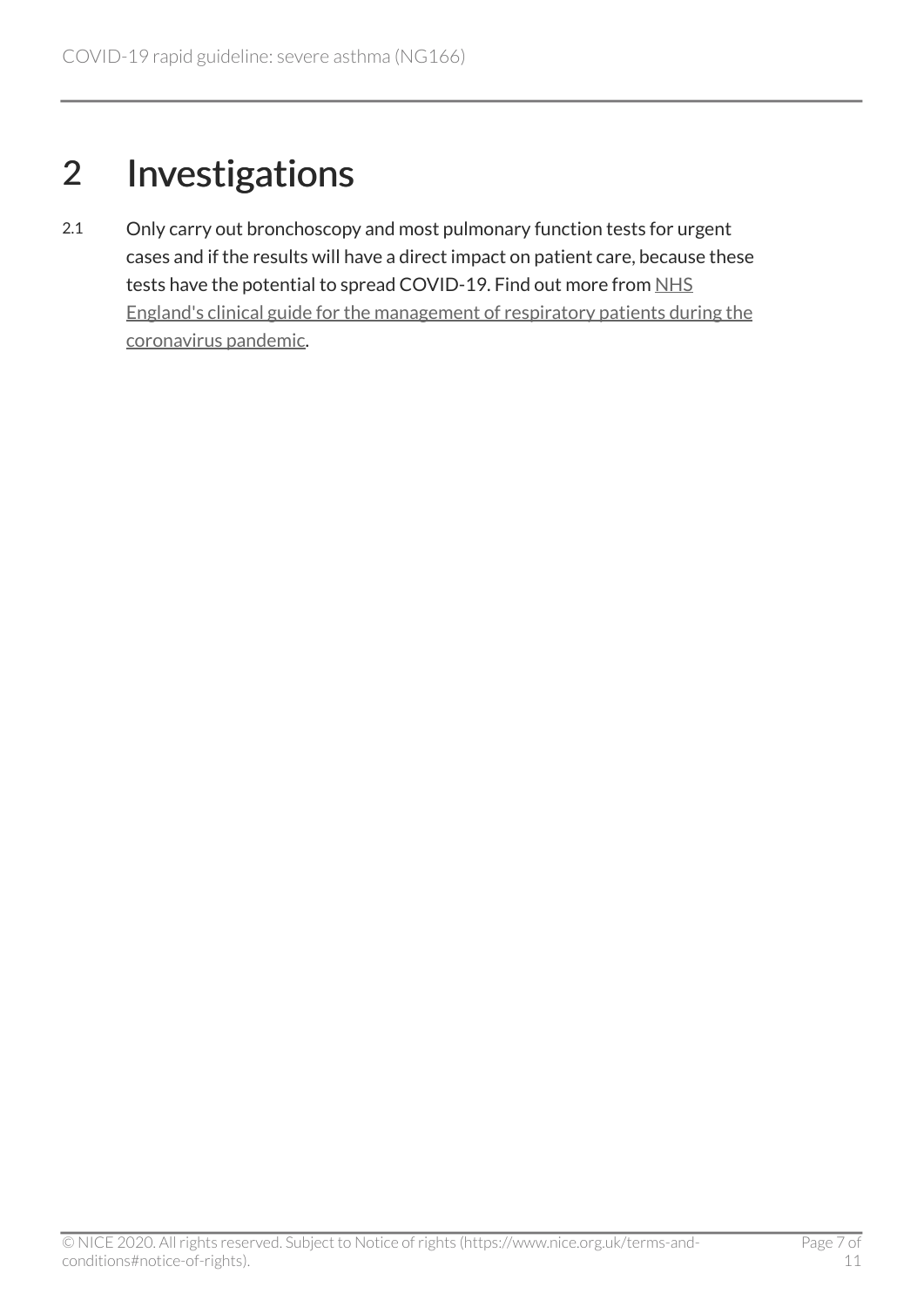#### <span id="page-7-0"></span>3 Treatment

#### <span id="page-7-1"></span>Patients having biological treatment

- 3.1 Tell patients, or their parent or carer, that they should continue treatment because there is no evidence that biological therapies for asthma suppress immunity.
- 3.2 If the patient usually attends hospital to have biological treatments, think about if they can be trained to self-administer, or could be treated at a community clinic or at home.
- 3.3 Carry out routine monitoring of biological treatment remotely if possible.

#### <span id="page-7-2"></span>Patients starting biological treatment

- 3.4 When patients start on a new biological treatment, balance the risks and benefits of treatment, and take into account [service modifications](#page-10-0).
- 3.5 Start treatment even if:
	- you're not able to assess adherence to regular treatment in the usual way
	- a multidisciplinary team discussion is not possible; 2 senior clinicians in the commissioned service, or delegated by the commissioned service, may make the decision to start biological treatment.
- 3.6 Make sure that:
	- the patient initiation form on Blueteq is completed; for continuation and annual review forms, make sure forms are completed at a future date
	- patient data are added to the registry at the earliest opportunity, after getting patient consent; this can be deferred but, if it is, make arrangements to complete it at a future date.
- 3.7 Have arrangements in place to enable patient self-administration or homecare for subsequent doses, to reduce the need for patients to come into hospital for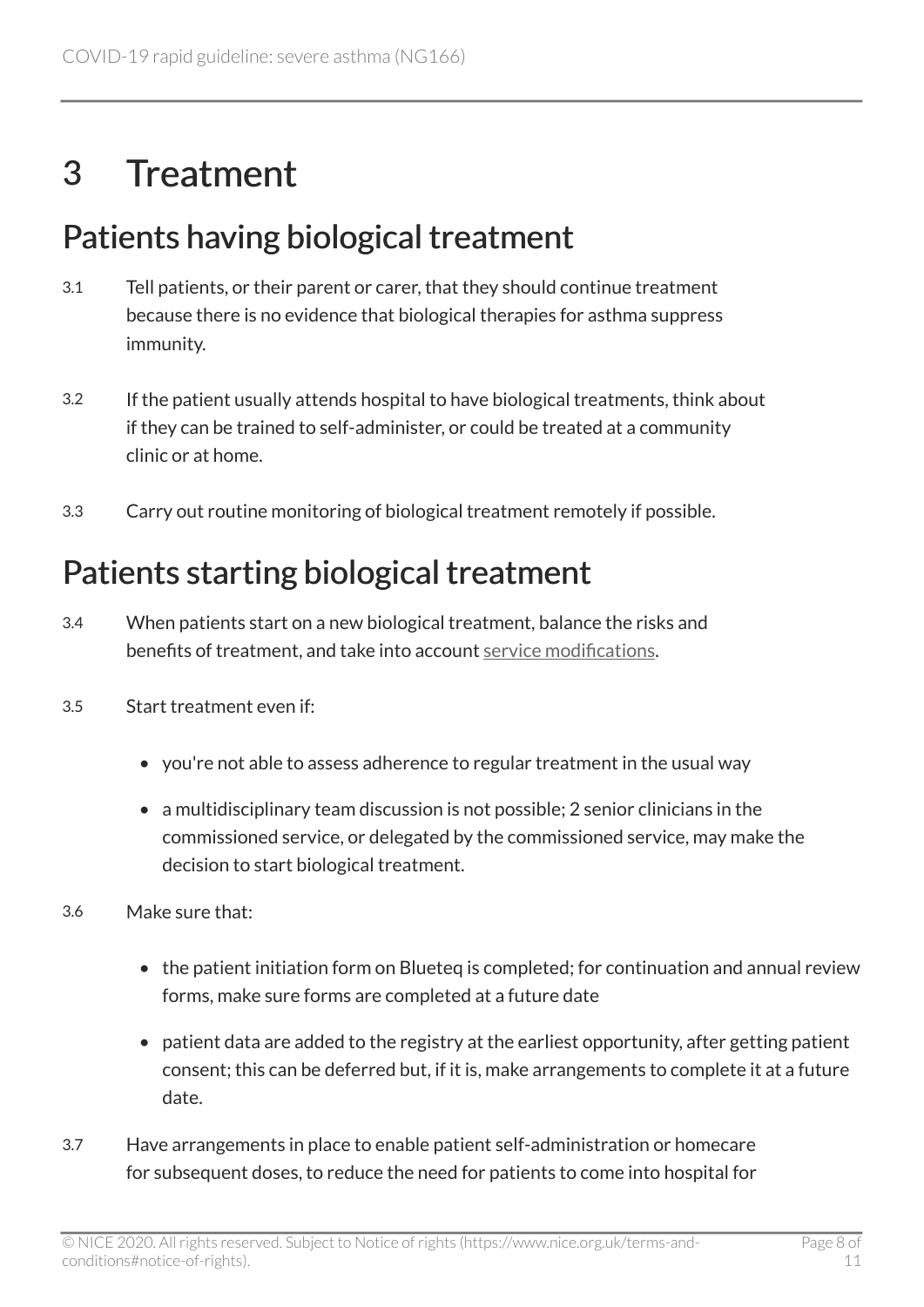treatment. Some homecare medicine delivery services are not accepting new referrals, in which case the department would need to organise this.

#### <span id="page-8-0"></span>**Corticosteroids**

- 3.8 Tell patients, or their parent or carer, to continue using inhaled corticosteroids because stopping can increase the risk of asthma exacerbation. Tell them there is no evidence that inhaled corticosteroids increase the risk of getting COVID-19.
- 3.9 Tell patients on maintenance oral corticosteroids, or their parent or carer, to continue to take them at their prescribed dose because stopping them can be harmful.
- 3.10 Tell patients, or their parent or carer, that if they develop symptoms and signs of an asthma exacerbation, they should follow their personalised asthma action plan and start a course of oral corticosteroids if clinically indicated.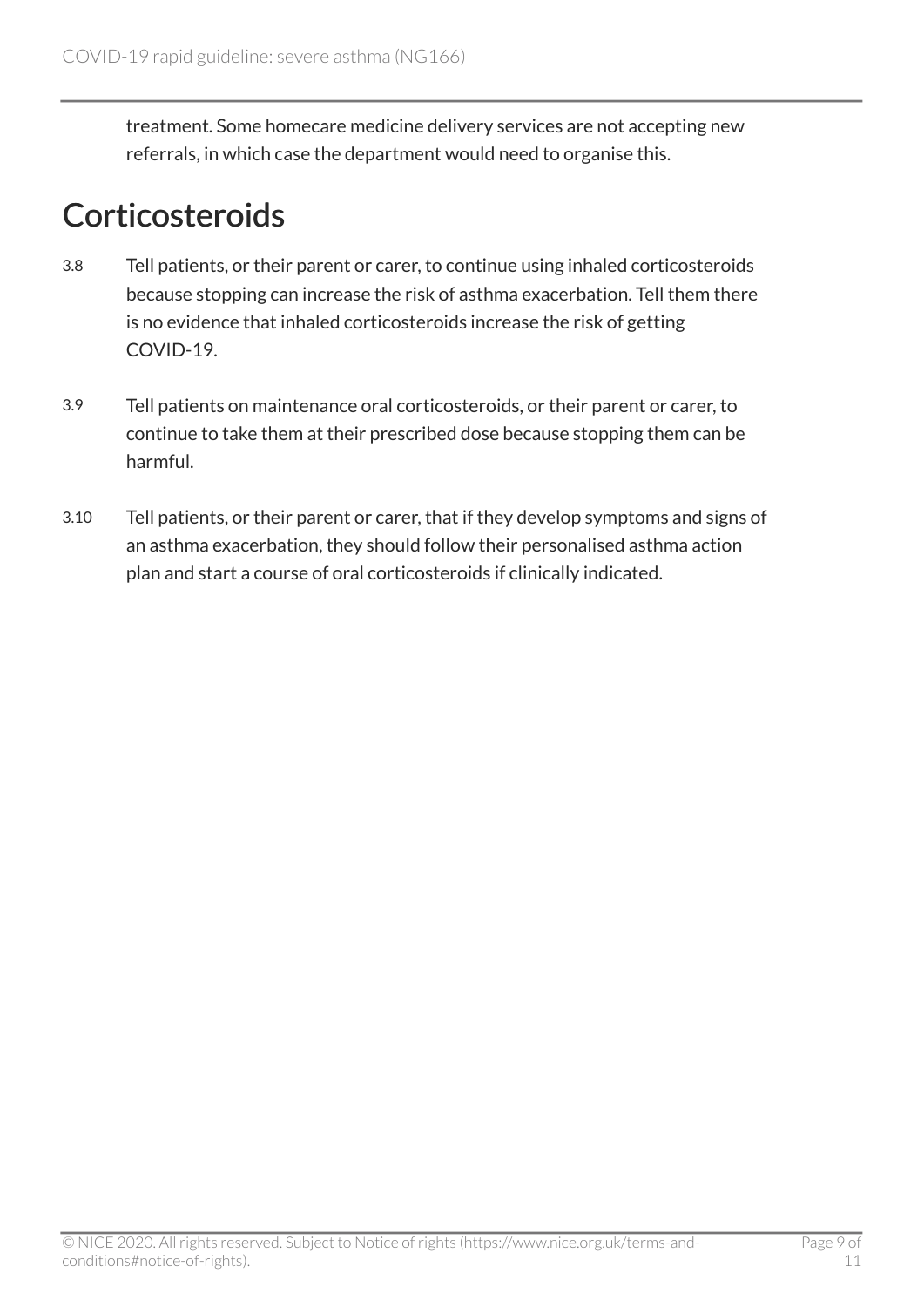### <span id="page-9-0"></span>4 Equipment

- 4.1 Tell patients, or their parent or carer, to wash their hands and clean equipment such as face masks, mouth pieces, spacers and peak flow meters regularly using a detergent (for example, washing-up liquid), or to follow the manufacturer's cleaning instructions.
- 4.2 Tell patients, or their parent or carer, not to share their inhalers and devices with anyone else.
- 4.3 Tell patients, or their parent or carer, they can continue to use their nebuliser. This is because the aerosol comes from the fluid in the nebuliser chamber and will not carry virus particles from the patient. Find out more from [UK](https://www.gov.uk/government/publications/wuhan-novel-coronavirus-infection-prevention-and-control) [government guidance on COVID-19: infection prevention and control.](https://www.gov.uk/government/publications/wuhan-novel-coronavirus-infection-prevention-and-control)